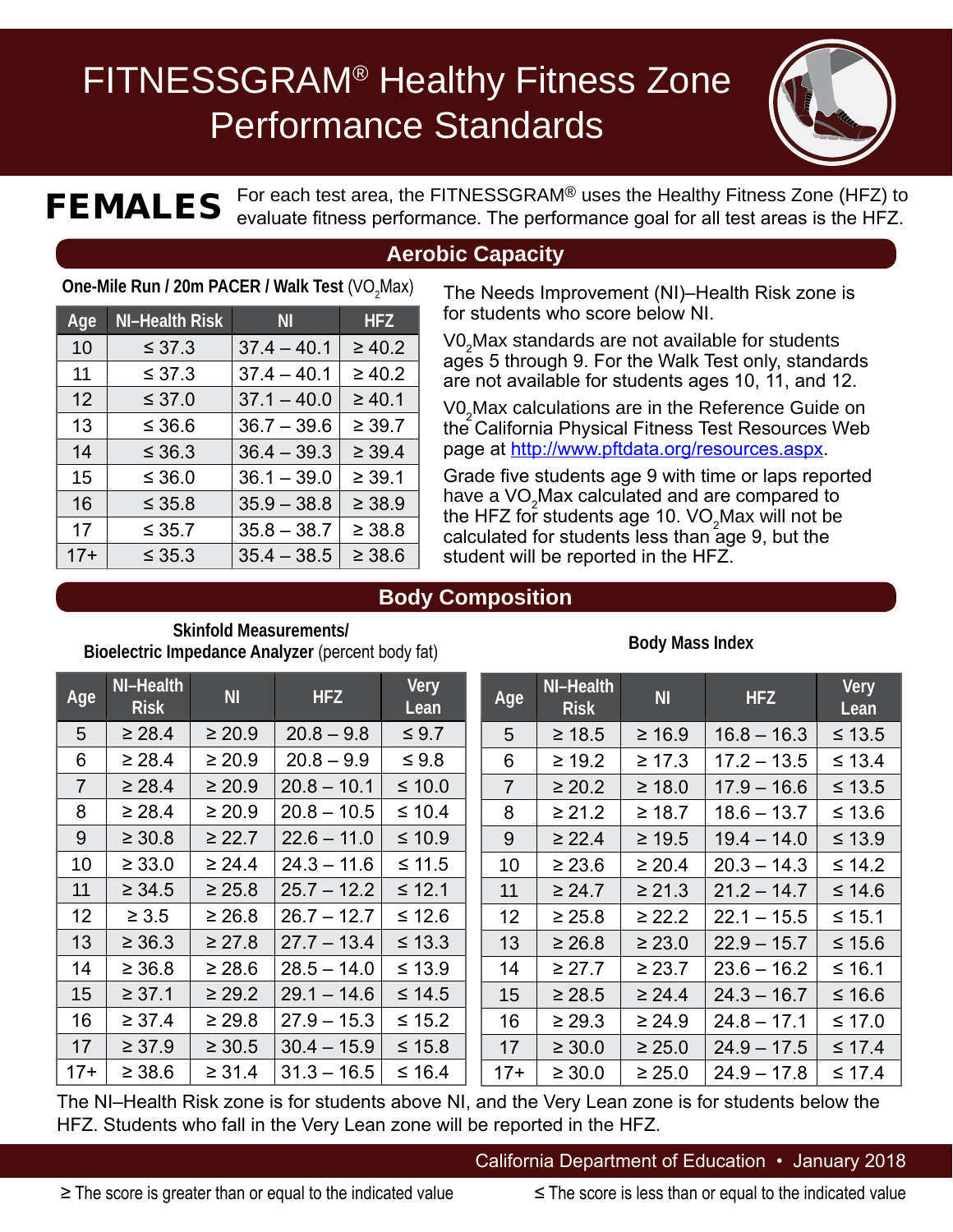# FEMALES

For each test area, the FITNESSGRAM® uses the Healthy Fitness Zone (HFZ) to evaluate fitness performance. The performance goal for all test areas is the HFZ.

| Age            | Abdominal<br>Strength and<br>Endurance: | <b>Trunk</b><br><b>Extensor</b><br>Strength and     | <b>Upper Body</b><br>Strength and<br>Endurance: | <b>Upper Body</b><br><b>Strength and</b><br>Endurance: | <b>Upper Body</b><br>Strength and<br>Endurance: | Flexibility:                                                        | Flexibility:                      |
|----------------|-----------------------------------------|-----------------------------------------------------|-------------------------------------------------|--------------------------------------------------------|-------------------------------------------------|---------------------------------------------------------------------|-----------------------------------|
|                | Curl-Up<br>(# completed)                | Flexibility:<br><b>Trunk Lift</b><br>$#$ of inches) | Push-Up<br>(# completed)                        | <b>Modified</b><br>Pull-Up<br>(# completed)            | <b>Flexed-Arm</b><br>Hang<br>(# of seconds)     | <b>Back Saver</b><br>Sit & Reach<br>$\frac{4}{\sqrt{1}}$ of inches) | <b>Shoulder</b><br><b>Stretch</b> |
| 5              | $\geq$ 2                                | $6 - 12$                                            | $\geq 3$                                        | $\geq$ 2                                               | $\geq 2$                                        | 9                                                                   | Yes*                              |
| 6              | $\geq$ 2                                | $6 - 12$                                            | $\geq 3$                                        | $\geq$ 2                                               | $\geq 2$                                        | 9                                                                   | Yes*                              |
| $\overline{7}$ | $\geq 4$                                | $6 - 12$                                            | $\geq 4$                                        | $\geq 3$                                               | $\geq 3$                                        | 9                                                                   | Yes*                              |
| 8              | $\geq 6$                                | $6 - 12$                                            | $\geq 5$                                        | $\geq 4$                                               | $\geq 3$                                        | 9                                                                   | Yes*                              |
| 9              | $\geq 9$                                | $6 - 12$                                            | $\geq 6$                                        | $\geq 4$                                               | $\geq 4$                                        | 9                                                                   | Yes*                              |
| 10             | $\geq 12$                               | $9 - 12$                                            | $\geq 7$                                        | $\geq 4$                                               | $\geq 4$                                        | 9                                                                   | Yes*                              |
| 11             | $\geq 15$                               | $9 - 12$                                            | $\geq 7$                                        | $\geq 4$                                               | $\geq 6$                                        | 10                                                                  | Yes*                              |
| 12             | $\geq 18$                               | $9 - 12$                                            | $\geq 7$                                        | $\geq 4$                                               | $\geq 7$                                        | 10                                                                  | Yes*                              |
| 13             | $\geq 18$                               | $9 - 12$                                            | $\geq 7$                                        | $\geq 4$                                               | $\geq 8$                                        | 10                                                                  | Yes*                              |
| 14             | $\geq 18$                               | $9 - 12$                                            | $\geq 7$                                        | $\geq 4$                                               | $\geq 8$                                        | 10                                                                  | Yes*                              |
| 15             | $\geq 18$                               | $9 - 12$                                            | $\geq 7$                                        | $\geq 4$                                               | $\geq 8$                                        | 12                                                                  | Yes*                              |
| 16             | $\geq 18$                               | $9 - 12$                                            | $\geq 7$                                        | $\geq 4$                                               | $\geq 8$                                        | 12                                                                  | Yes*                              |
| 17             | $\geq 18$                               | $9 - 12$                                            | $\geq 7$                                        | $\geq 4$                                               | $\geq 8$                                        | 12                                                                  | Yes*                              |
| $17+$          | $\geq 18$                               | $9 - 12$                                            | $\geq 7$                                        | $\geq 4$                                               | $\geq 8$                                        | 12                                                                  | Yes*                              |

\* Touching fingertips together behind the back on both the right and left sides.

≥ The score is greater than or equal to the indicated value

≤ The score is less than or equal to the indicated value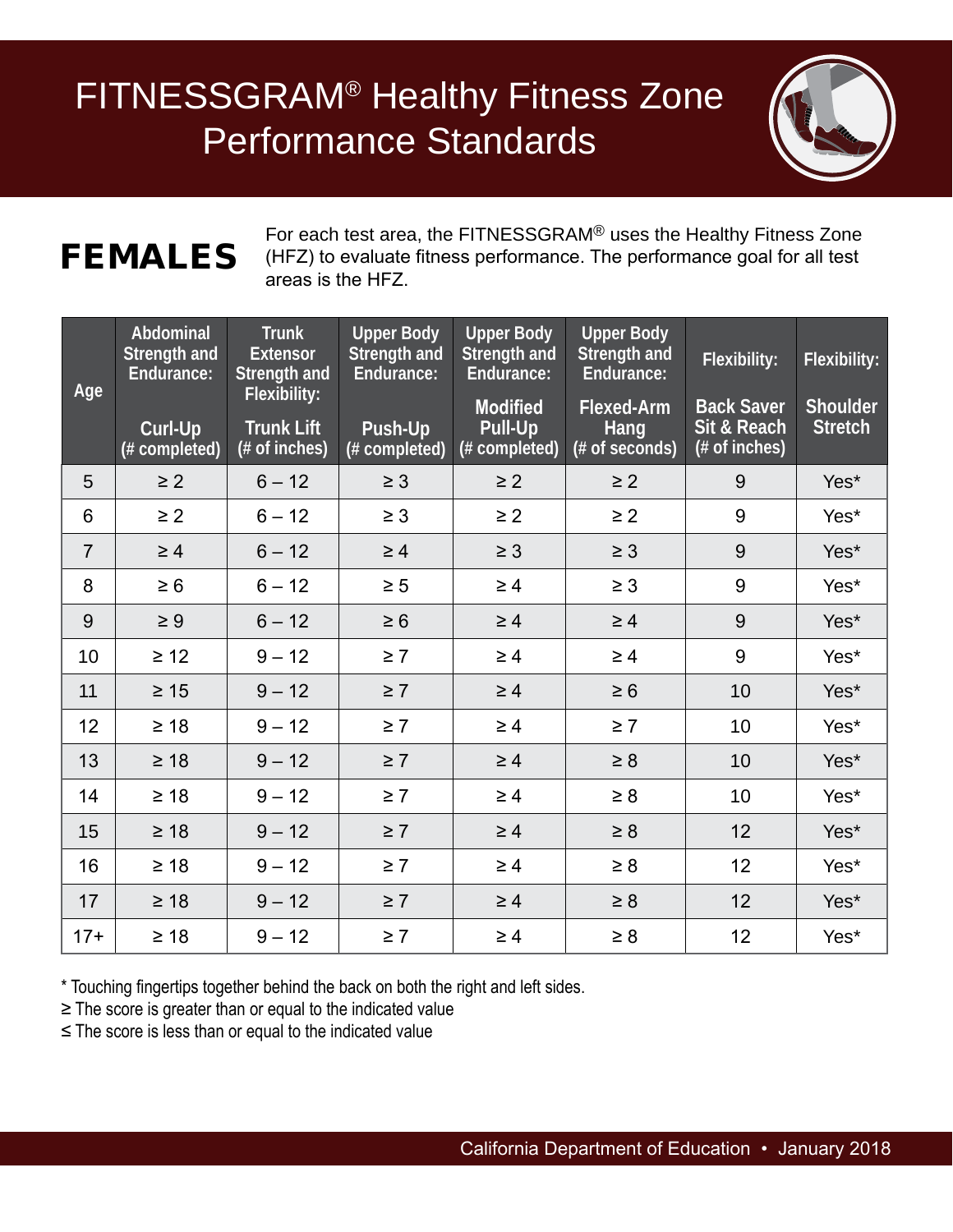

 $\mathbf{MALES}$  For each test area, the FITNESSGRAM® uses the Healthy Fitness Zone (HFZ) to evaluate fitness performance. The performance goal for all test areas is the HFZ.

## One-Mile Run / 20m PACER / Walk Test (VO<sub>2</sub>Max) **Age NI–Health Risk NI HFZ** 10  $|$   $\leq$  37.3  $|$  37.4 – 40.1  $|$   $\geq$  40.2 11  $\leq 37.3$   $\left| 37.4 - 40.1 \right| \geq 40.2$  $12$   $\leq$  37.6  $\vert$  37.7 – 40.2  $\vert$  ≥ 40.3  $13$   $\leq$  38.6  $\vert$  38.7 – 41.0  $\vert$  ≥ 41.1 14  $\vert$  ≤ 39.6  $\vert$  39.7 – 42.4  $\vert$  ≥ 42.5 15  $\vert$  ≤ 40.6  $\vert$  40.7 – 43.5  $\vert$  ≥ 43.6 16  $\vert$  ≤ 41.0  $\vert$  41.1 – 44.0  $\vert$  ≥ 44.1  $17$   $\leq 41.2$   $\left| 41.3 - 44.1 \right| \geq 44.2$  $17+$   $\leq 41.2$   $\left| 41.3 - 44.2 \right| \geq 44.3$

## **Aerobic Capacity**

The Needs Improvement (NI)–Health Risk zone is for students who score below NI.

V0<sub>2</sub>Max standards are not available for students ages 5 through 9. For the Walk Test only, standards are not available for students ages 10, 11, and 12.

V0<sub>2</sub>Max calculations are in the Reference Guide on the California Physical Fitness Test Resources Web page at [http://www.pftdata.org/resources.aspx.](http://www.pftdata.org/resources.aspx)

Grade five students age 9 with time or laps reported have a VO<sub>2</sub>Max calculated and are compared to the HFZ for students age 10. VO $_2$ Max will not be calculated for students less than age 9, but the student will be reported in the HFZ.

## **Body Composition**

**Skinfold Measurements/ Bioelectric Impedance Analyzer** (percent body fat)

### **Body Mass Index**

| Age            | NI-Health<br><b>Risk</b> | <b>NI</b>   | <b>HFZ</b>   | Very<br>Lean | Age            | NI-Health<br><b>Risk</b> | N <sub>l</sub> | <b>HFZ</b>    | Very<br>Lean |
|----------------|--------------------------|-------------|--------------|--------------|----------------|--------------------------|----------------|---------------|--------------|
| 5              | $\geq 27.0$              | $\geq 18.9$ | $18.8 - 8.9$ | $\leq 8.8$   | 5              | $\geq 18.1$              | $\geq 26.9$    | $16.8 - 13.9$ | $\leq 13.8$  |
| 6              | $\geq 27.0$              | $\geq 18.9$ | $18.8 - 8.5$ | $\leq 8.4$   | 6              | $\geq 18.8$              | $\geq 17.2$    | $17.1 - 13.8$ | $\leq 13.7$  |
| $\overline{7}$ | $\geq 27.0$              | $\geq 18.9$ | $18.8 - 8.3$ | $\leq 8.2$   | $\overline{7}$ | $\geq 19.6$              | $\geq 17.7$    | $17.6 - 13.8$ | $\leq 13.7$  |
| 8              | $\geq 27.0$              | $\geq 18.9$ | $18.8 - 8.4$ | $\leq 8.3$   | 8              | $\geq 20.6$              | $\geq 18.3$    | $18.2 - 14.0$ | $\leq 13.9$  |
| 9              | $\geq 30.1$              | $\geq 20.7$ | $20.6 - 8.7$ | $\leq 8.6$   | 9              | $\geq 21.6$              | $\geq 19.0$    | $18.9 - 14.2$ | $\leq$ 14.1  |
| 10             | $\geq 33.2$              | $\geq 22.5$ | $22.4 - 8.9$ | $\leq 8.8$   | 10             | $\geq 22.7$              | $\geq 19.8$    | $19.7 - 14.5$ | $\leq 14.4$  |
| 11             | $\geq 35.4$              | $\geq 23.7$ | $23.6 - 8.8$ | $\leq 8.7$   | 11             | $\geq 23.7$              | $\geq 20.6$    | $20.5 - 14.9$ | $≤ 14.8$     |
| 12             | $\geq 35.9$              | $\geq 23.7$ | $23.6 - 8.4$ | $\leq 8.3$   | 12             | $\geq 24.7$              | $\geq 21.4$    | $21.3 - 15.3$ | $\leq 15.2$  |
| 13             | $\geq 35.0$              | $\geq 22.9$ | $22.8 - 7.8$ | $\leq 7.7$   | 13             | $\geq 25.6$              | $\geq 22.3$    | $22.2 - 15.8$ | $≤ 15.7$     |
| 14             | $\geq 33.2$              | $\geq 21.4$ | $21.3 - 7.1$ | $\leq 7.0$   | 14             | $\geq 26.5$              | $\geq 23.1$    | $23.0 - 16.4$ | $≤ 16.3$     |
| 15             | $\geq 31.5$              | $\geq 20.2$ | $20.1 - 6.6$ | $\leq 6.5$   | 15             | $\geq 27.2$              | $\geq 23.8$    | $23.7 - 16.9$ | $≤ 16.8$     |
| 16             | $\geq 31.6$              | $\geq 20.2$ | $20.4 - 6.5$ | $\leq 6.4$   | 16             | $\geq 27.9$              | $\geq 24.6$    | $24.5 - 17.5$ | $\leq$ 17.4  |
| 17             | $\geq 33.0$              | $\geq 21.0$ | $20.9 - 6.7$ | $\leq 6.6$   | 17             | $\geq 28.6$              | $\geq 25.0$    | $24.9 - 18.1$ | $≤ 18.0$     |
| $17+$          | $\geq 35.1$              | $\geq 22.3$ | $22.2 - 7.0$ | $\leq 6.9$   | $17+$          | $\geq 29.3$              | $\geq 25.0$    | $24.9 - 18.6$ | $≤ 18.5$     |

The NI–Health Risk zone is for students above NI, and the Very Lean zone is for students below the HFZ. Students who fall in the Very Lean zone will be reported in the HFZ.

## California Department of Education • January 2018

≥ The score is greater than or equal to the indicated value ≤ The score is less than or equal to the indicated value